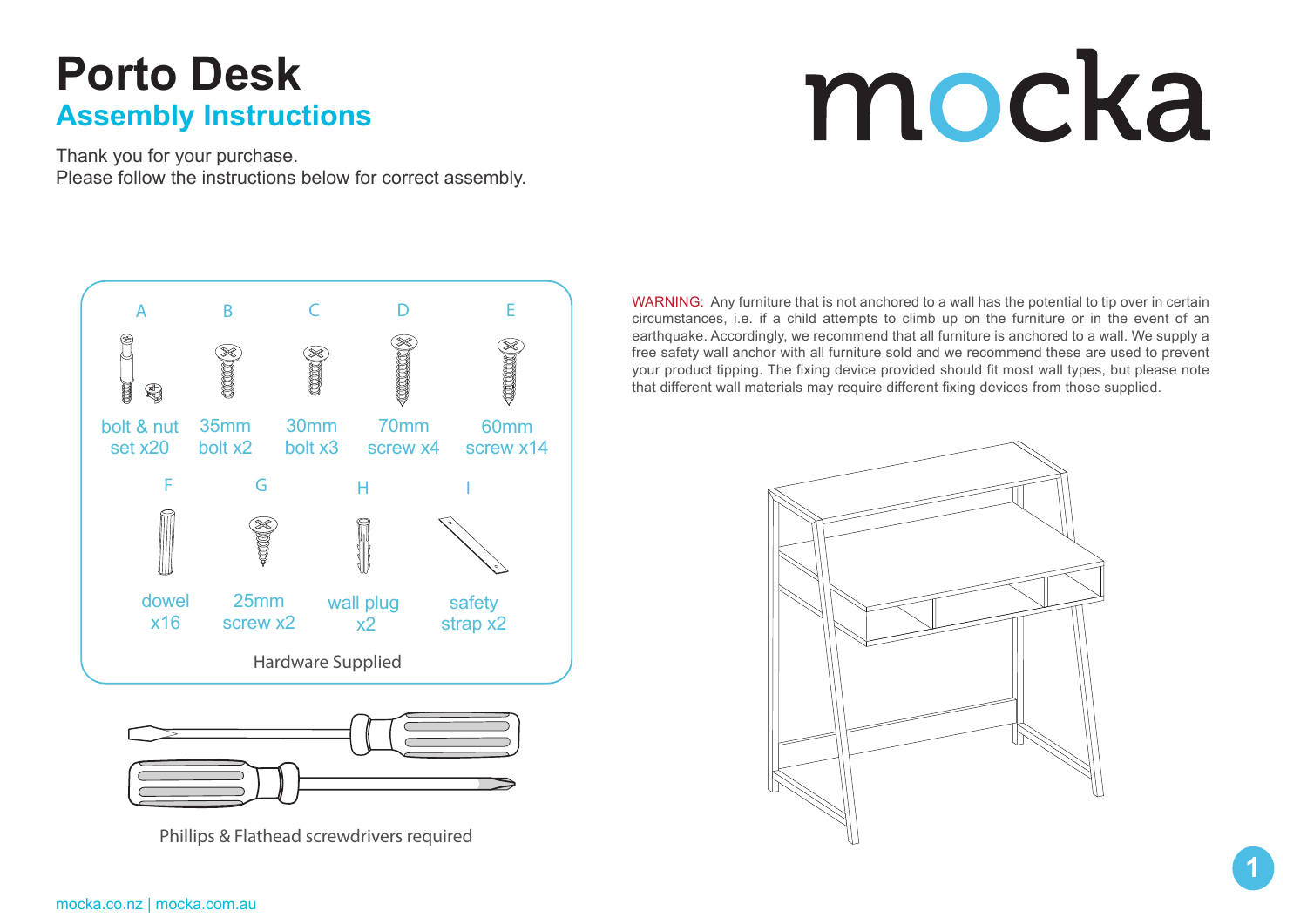# **Porto Desk Assembly Instructions**

mocka





Attach panels [3], [4], [5], [6] and [7] to panel [8] using 8x dowels (F) and 10x locking nuts (A). Tighten with a screwdriver.

Attach 10x bolts (A) to panel [8].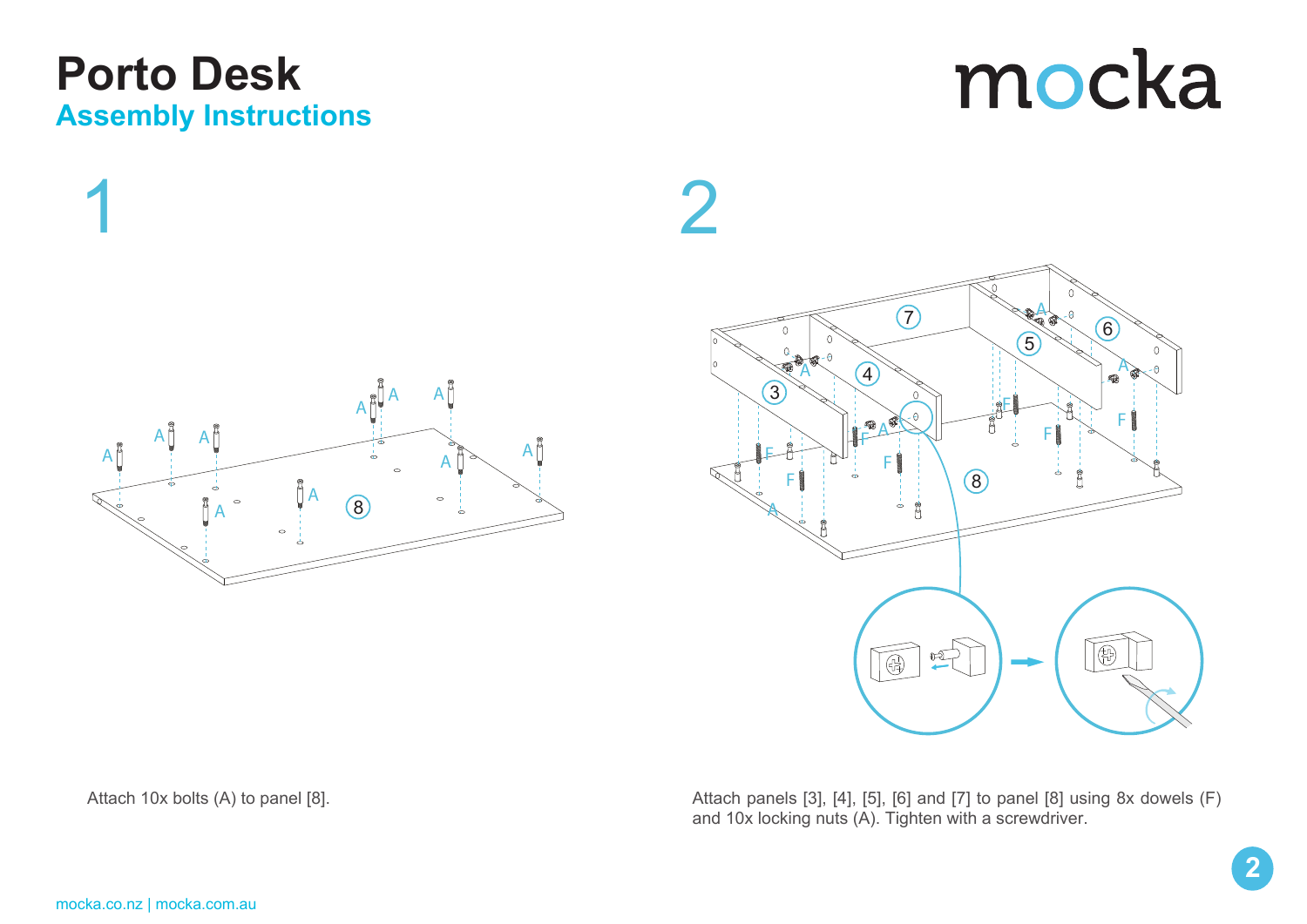#### **Porto Desk Assembly Instructions**

mocka

 $3 \hspace{2.5cm} 4$ F **F** F A A A  $A^{\sharp}$ A A A A A  $A^{\overset{\circ}{\beta}}$ 2 3 A A

 $\overline{2}$  $\sim$ F **F** F F A 6 A 通  $\circ$  $\widehat{\mathbb{G}}$ 

Attach panel [2] to panels [3], [4], [5], [6] and [7] using 8x dowels (F) and 10x locking nuts (A). Tighten with a screwdriver.

Attach 10x bolts (A) to panel [2].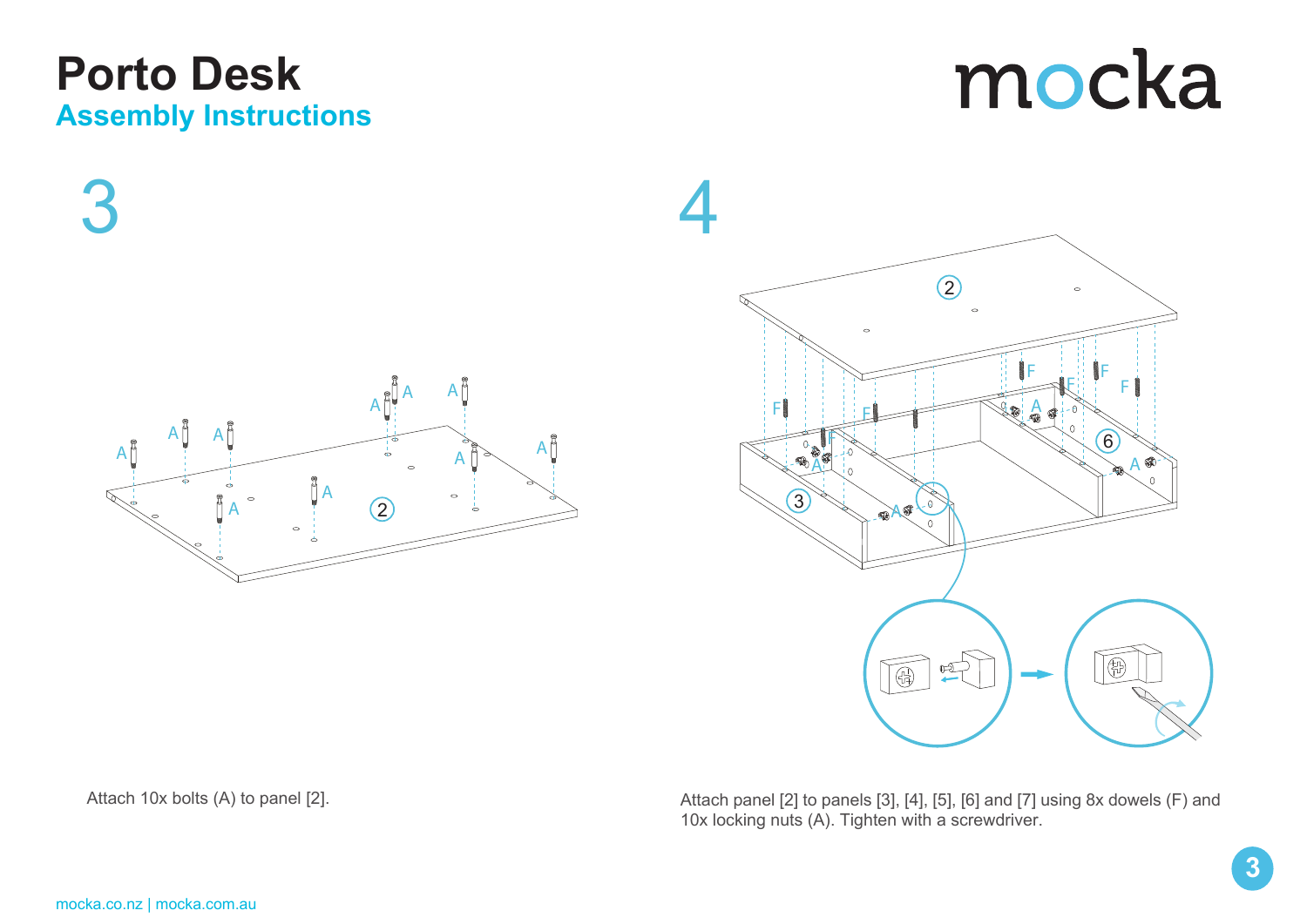Attach panel [10] to the side panels and secure with 2x 35mm bolts (B). Attach panel [9] to the side panels using 4x 60mm screws (E). Tighten with a screwdriver.

Attach the desk section to panel [10] using 3x 30mm bolts (C). Secure to the legs using 6x 60mm screws (E) and 4x 70mm screws (D). Tighten with a screwdriver.



# **Porto Desk Assembly Instructions**